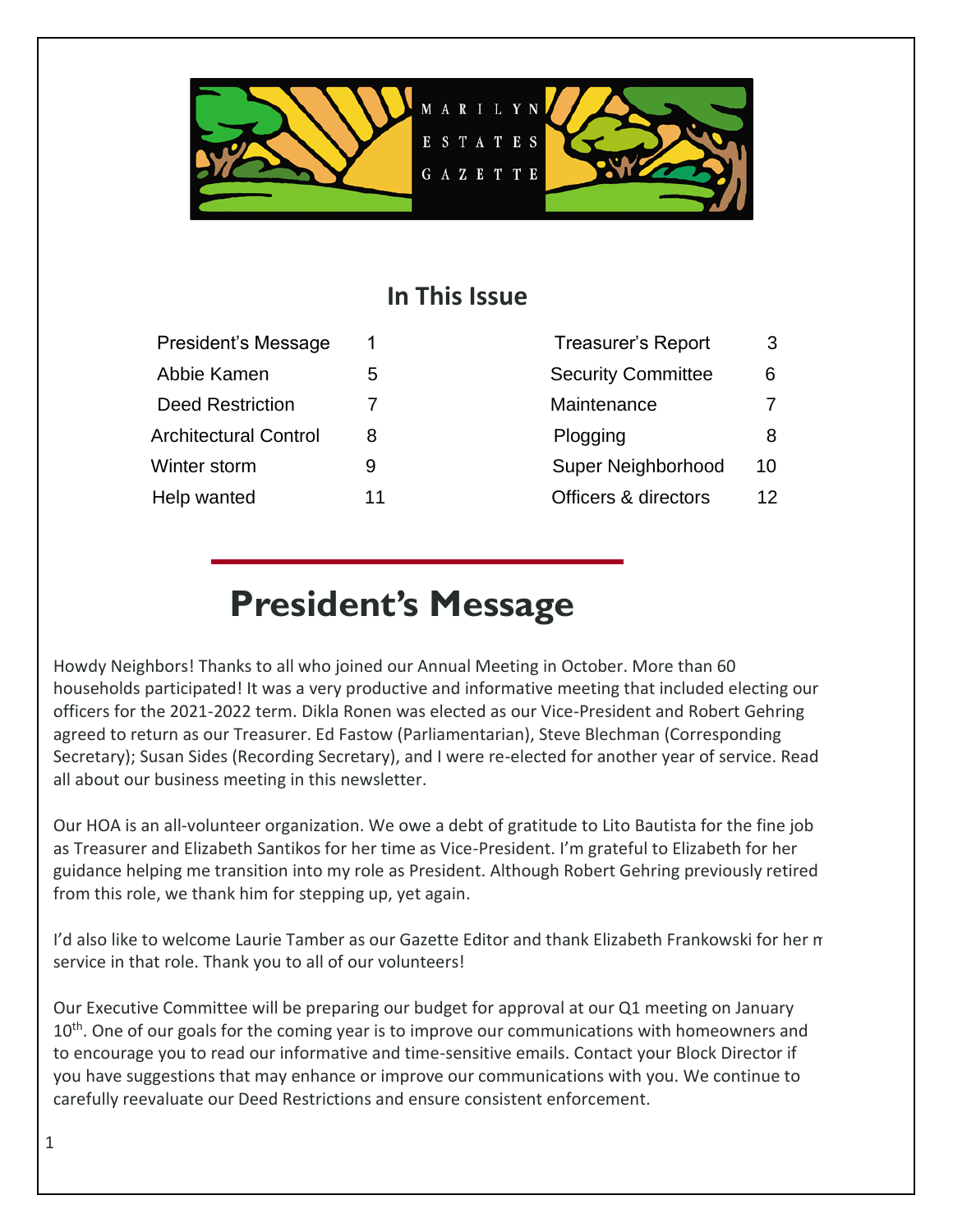The importance of our volunteers cannot be understated. After our website got hijacked with a redirect to an online pharmacy, our neighbor Jeffrey Tacy stepped up and put his expertise to work with Lori Sullivan, Social Communications Chair, to fix the problem. They fixed the problem after a herculean effort and are now reworking the operation of our website to make it easier to update. An improved website will enable long-term residents and prospective buyers to learn more about Marilyn Estates.

Would you like to contribute to maintaining and improving our home values? Join us if you have experience in marketing to generate ad sales for both our website and newsletter. If you have a warm and welcoming personality and love to meet new people, we could use you to fill our open block director positions. Block Directors are members of our Board of Directors and are the first line of communication between our homeowners and the HOA.

The following block director positions are vacant: 5500 Cheena; 5400 Dumfries; 5400 Rutherglen; 5500 Lymbar. Write to me at the email address below if you are interested.

As always, all of y'all are welcome to contact me with your questions, comments, or concerns.

As always, all of y'all are welcome to contact me with your questions, comments, or concerns.

From the desk of: Ira Bleiweiss [president.marilynestates@gmail.com](mailto:president.marilynestates@gmail.com) 



# **The Language of the Holidays-MEA Style**



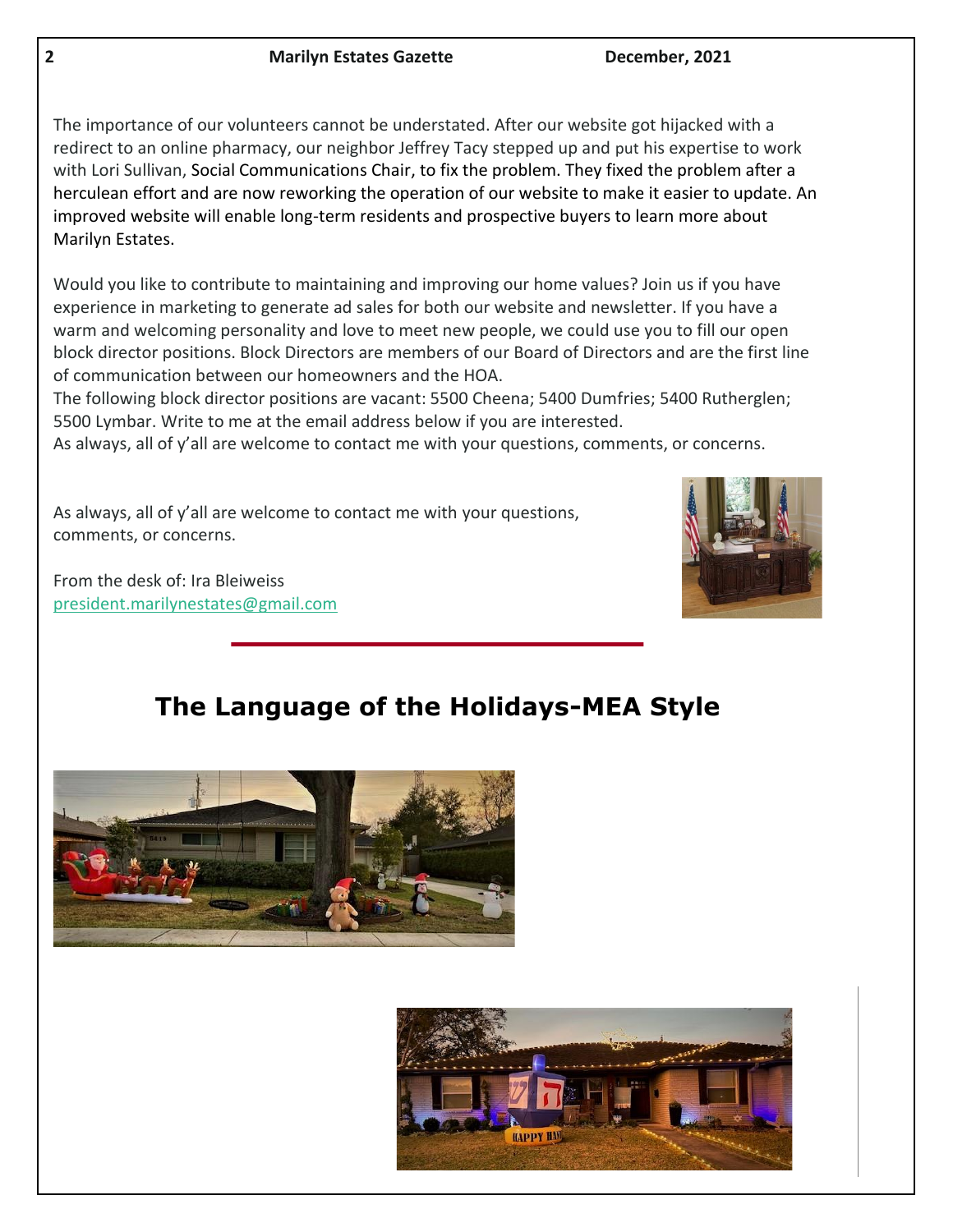# **Marilyn Estates Association Treasurer's Report**

| Profit & Loss - Year to Date       |             |             |             |              |
|------------------------------------|-------------|-------------|-------------|--------------|
| quarter ending 9/30/2020           | Q1-21       | Q2-21       | Q3-21       | <b>Total</b> |
| <b>INCOME</b>                      |             |             |             |              |
| Assessment - Security              |             |             |             |              |
| current year                       | \$75,320.12 | \$30,735.26 | \$5,739.02  | \$111,794.40 |
| prior years                        | \$526.38    | \$2,766.00  | \$750.00    | \$4,042.38   |
| <b>Total Assessment - Security</b> | \$75,846.50 | \$33,501.26 | \$6,489.02  | \$115,836.78 |
| Dues                               |             |             |             |              |
| current year                       | \$19,895.88 | \$8,118.74  | \$1,515.98  | \$29,530.60  |
| Late Fee                           | \$50.00     | \$425.00    | \$150.00    | \$625.00     |
| prior years                        | \$148.62    | \$784.00    | \$210.00    | \$1,142.62   |
| <b>Total Dues</b>                  | \$20,094.50 | \$9,327.74  | \$1,875.98  | \$31,298.22  |
| Fees                               |             |             |             |              |
| Credit Card                        | \$0.00      | \$0.00      | \$0.00      | \$0.00       |
| Refinance                          | \$200.00    | \$250.00    | \$100.00    | \$550.00     |
| Resale Certificate                 | \$150.00    | \$450.00    | \$225.00    | \$825.00     |
| Transfer                           | \$1,000.00  | \$1,590.00  | \$1,950.00  | \$4,540.00   |
| <b>Total Fees</b>                  | \$1,350.00  | \$2,290.00  | \$2,275.00  | \$5,915.00   |
| Other Income                       |             |             |             |              |
| Advertising                        | \$0.00      | \$0.00      | \$0.00      | \$0.00       |
| Returned Check Charge              | \$0.00      | \$12.00     | \$0.00      | \$12.00      |
| Dividend Income                    | \$0.00      | \$0.00      | \$0.00      | \$0.00       |
| Interest Income                    | \$693.37    | \$457.65    | \$693.37    | \$1,844.39   |
| Legal Assessments                  | \$0.00      | \$0.00      | \$0.00      | \$0.00       |
| Uncatagorized Income               | \$215.00    | \$0.00      | \$487.00    | \$702.00     |
| <b>Total Other Income</b>          | \$908.37    | \$469.65    | \$1,180.37  | \$2,558.39   |
| <b>GROSS PROFIT</b>                | \$98,199.37 | \$45,588.65 | \$11,820.37 | \$155,608.39 |
| <b>EXPENSES</b>                    |             |             |             |              |
| Administrative                     |             |             |             |              |
| ACH & CC processing                | \$60.15     | \$0.00      | \$24.06     | \$84.21      |
| <b>Meeting Expense</b>             | \$47.22     | \$47.22     | \$47.22     | \$141.66     |
| <b>Office Supplies</b>             | \$0.00      | \$0.00      | \$0.00      | \$0.00       |
| Postage, PO Box                    | \$55.00     | \$178.00    | \$11.00     | \$244.00     |
| Insurance                          | \$4,484.00  | \$0.00      | \$0.00      | \$4,484.00   |
| Legal Fees                         | \$0.00      | \$0.00      | \$1,037.00  | \$1,037.00   |
| <b>Bank Service Charge</b>         | \$12.00     | \$24.00     | \$0.00      | \$36.00      |
| Misc Expense                       | \$40.00     | $-$0.01$    | \$0.00      | \$39.99      |
| <b>Total Administrative</b>        | \$4,698.37  | \$249.21    | \$1,119.28  | \$6,066.86   |
| Communications                     |             |             |             |              |
| <b>Email Marketing</b>             | \$0.00      | \$217.56    | \$0.00      | \$217.56     |
| Newsletter                         | \$0.00      | \$0.00      | \$0.00      | \$0.00       |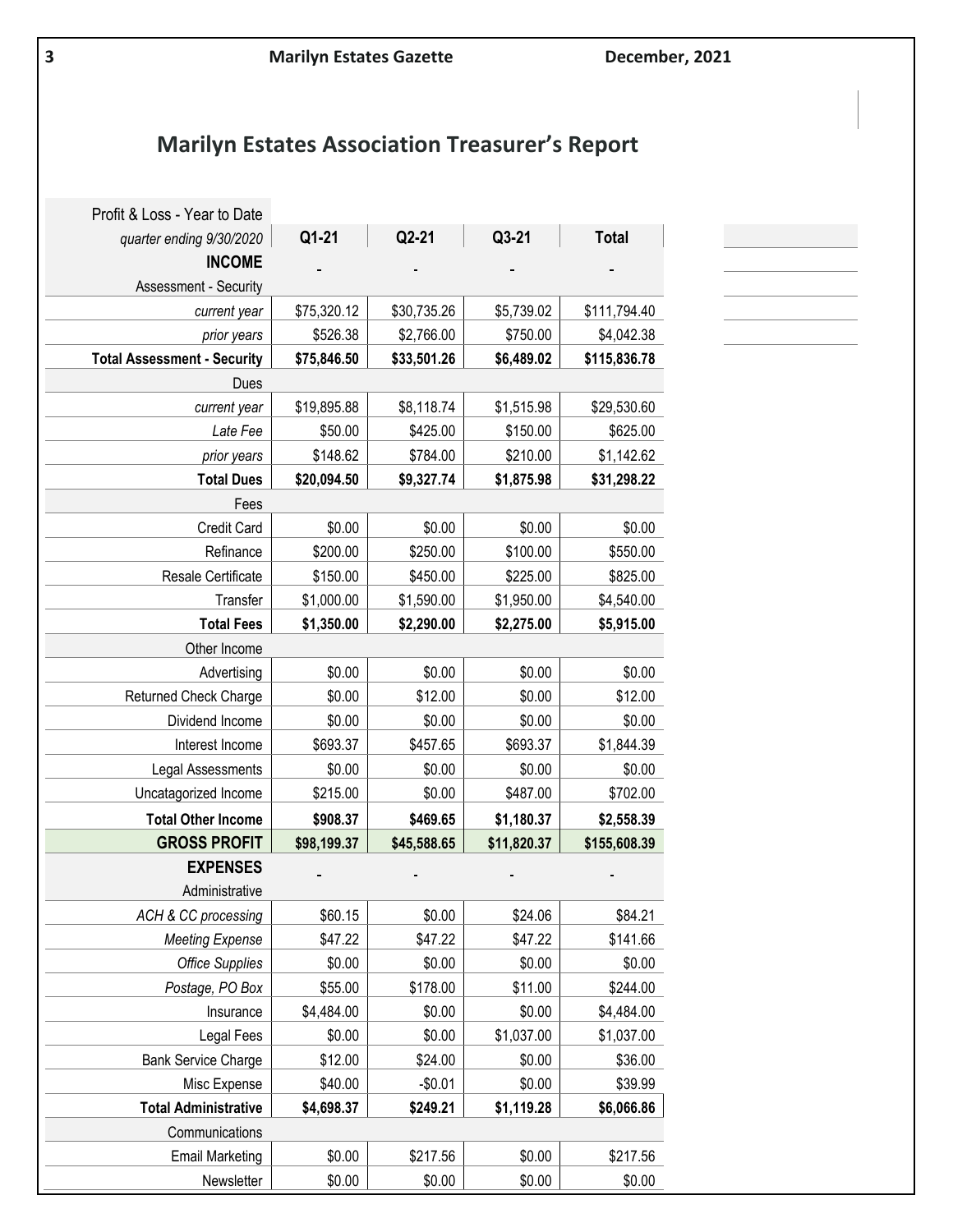| 4                           | <b>Marilyn Estates Gazette</b> |             |             |               | December, 2021 |
|-----------------------------|--------------------------------|-------------|-------------|---------------|----------------|
| Website                     | \$0.00                         | \$189.98    | \$399.98    | \$589.96      |                |
| <b>Total Communications</b> | \$0.00                         | \$407.54    | \$399.98    | \$807.52      |                |
| Maintenance                 |                                |             |             |               |                |
| Flag Service / Replacement  | \$0.00                         | \$0.00      | \$0.00      | \$0.00        |                |
| <b>Flower Planting</b>      | \$0.00                         | \$0.00      | \$0.00      | \$0.00        |                |
| Landscaping & Irrigation    | \$0.00                         | \$0.00      | \$0.00      | \$0.00        |                |
| Lawn Service Contractual    | \$2,814.00                     | \$2,814.00  | \$2,814.00  | \$8,442.00    |                |
| <b>Total Maintenance</b>    | \$2,814.00                     | \$2,814.00  | \$2,814.00  | \$8,442.00    |                |
| Constable Patrol - Security |                                |             |             |               |                |
| <b>Security Services</b>    | \$42,146.00                    | \$42,495.00 | \$42,495.00 | \$127,136.00  |                |
| Reimburse from Barley Sq    | \$13,394.58                    | \$13,394.58 | \$13,394.58 | $-$40,183.74$ |                |
| <b>Total Security</b>       | \$28,751.42                    | \$29,100.42 | \$29,100.42 | \$86,952.26   |                |
| <b>TOTAL EXPENSES</b>       | \$36,263.79                    | \$32,571.17 | \$33,433.68 | \$102,268.64  |                |
| <b>NET INCOME</b>           | \$61,935.58                    | \$13,017.48 | \$21,613.31 | \$53,339.75   |                |

#### **BALANCE SHEET**

| <b>TOTAL ASSETS</b>                | \$305,139.48 |
|------------------------------------|--------------|
| <b>Fidelity Investment Account</b> | \$214.413.49 |
| Chase Savings Acct as of 9/30/20   | \$42.65      |
| 9/30/21                            | \$90.683.34  |
| Chase Operating Acct as of         |              |

Account Receivable: as of 9/30/2020

-24 homeowners past due - \$19,752.37

-12 homeowners are past due more than 1 year

### **Home sales Data**

2021 - Homes Sold =  $43$ , Refinance = 2020 - Homes Sold = 25, Refinance = 12 2019 - Homes Sold = 28, Refinance = 2018 - Homes Sold = 27, Refinance = 2017 - Homes Sold = 14, Refinance = 2016 - Homes Sold = 20, Refinance = 10

Treasurer - Lito Bautista **Report by Robert Gehring**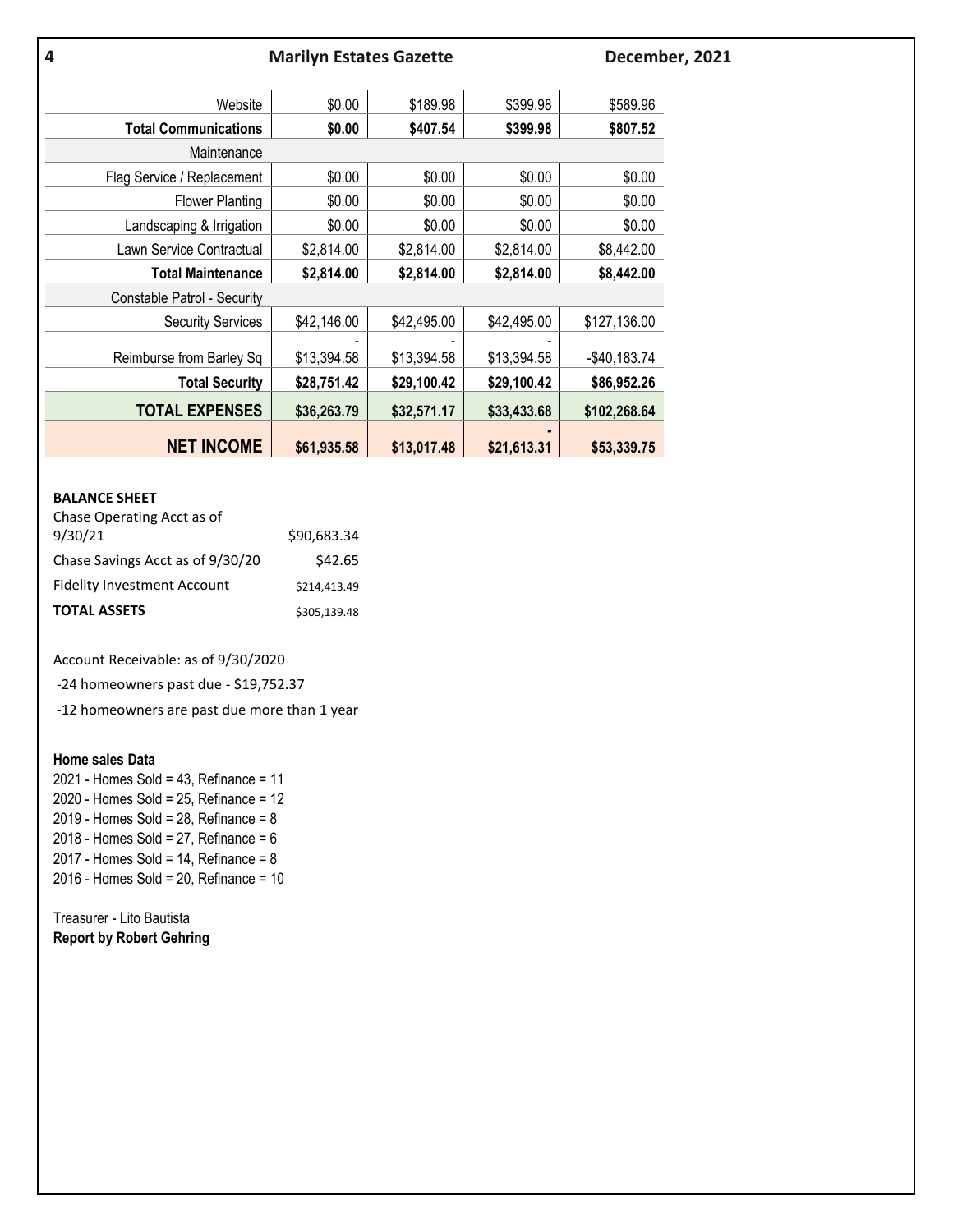

# **From the Desk of Councilwoman Abbie Kamen**

Friends and Neighbors,

I hope you are all doing well and enjoying the cooler weather! Recently an initiative I worked on for over a year, and a campaign promise I made, came to Council as we created and launched the City of Houston's Women's Commission. The Commission is charged with advancing equality and equity for women by identifying and addressing disparities in healthcare, employment, safety, and security across communities and industries. This could not have been made possible without the support of Mayor Turner, and his charge to the board for their first year will be focusing on the disparities that the pandemic exacerbated, and they have hit the ground running to improve the lives of women, city employees, and families across the city.

I also worked with Houston BCycle this summer to fully fund a nearby bike share station right outside the JCC campus. This is part of an effort to expand our bike network and access for all in our neighborhoods to our terrific hike and bike trails.

As we enjoy being outside along our bayous, we let out a collective sigh of relief we've passed the Hurricane Season. Although we've made great progress to improve drainage infrastructure and expand flood mitigation, we are still pushing the state for needed funds and resources to protect our region.

Last month, I testified during the Texas General Land Office's public hearing on its amended plan that provides the city of Houston zero infrastructure funds for areas hardest hit by flooding. After overwhelming bipartisan outrage to the GLO's initial denial of money designated for areas hardest hit from Harvey, did the office provide the county, but not the city, \$750 million. To put this in context, our area was supposed to receive around \$2 billion. Vulnerable neighborhoods in our district and across the city cannot afford to wait for the next storm.

On the subject of flooding, I hosted a webinar this month in partnership with Congresswoman Lizzie Fletcher regarding changes the National Flood Insurance Program that FEMA is enacting with over 500 residents in attendance. Rates under the new federal program are expected to go up for many of us in flood-prone areas.

I encourage residents to be involved and do our part when it comes to flood mitigation. I recently hosted our second annual District C Rain Barrel Event, where my office subsidized the cost of rain barrels for District C residents to encourage neighborhood resiliency. It was a huge success, and if you have pictures of your barrel, please send them to us and let us know how they're working!

We've also launched the District C Ditch Team. I worked with Council Member Peck during the year's budgetary process to create a method for Council Members to address ditches that need minor maintenance. If you have a ditch that needs minor maintenance, let our office know!

For any assistance on district matters, please call my office at 832-393-3004 or email districtc@houstontx.gov Abbie Kamin Houston City Council Member, District C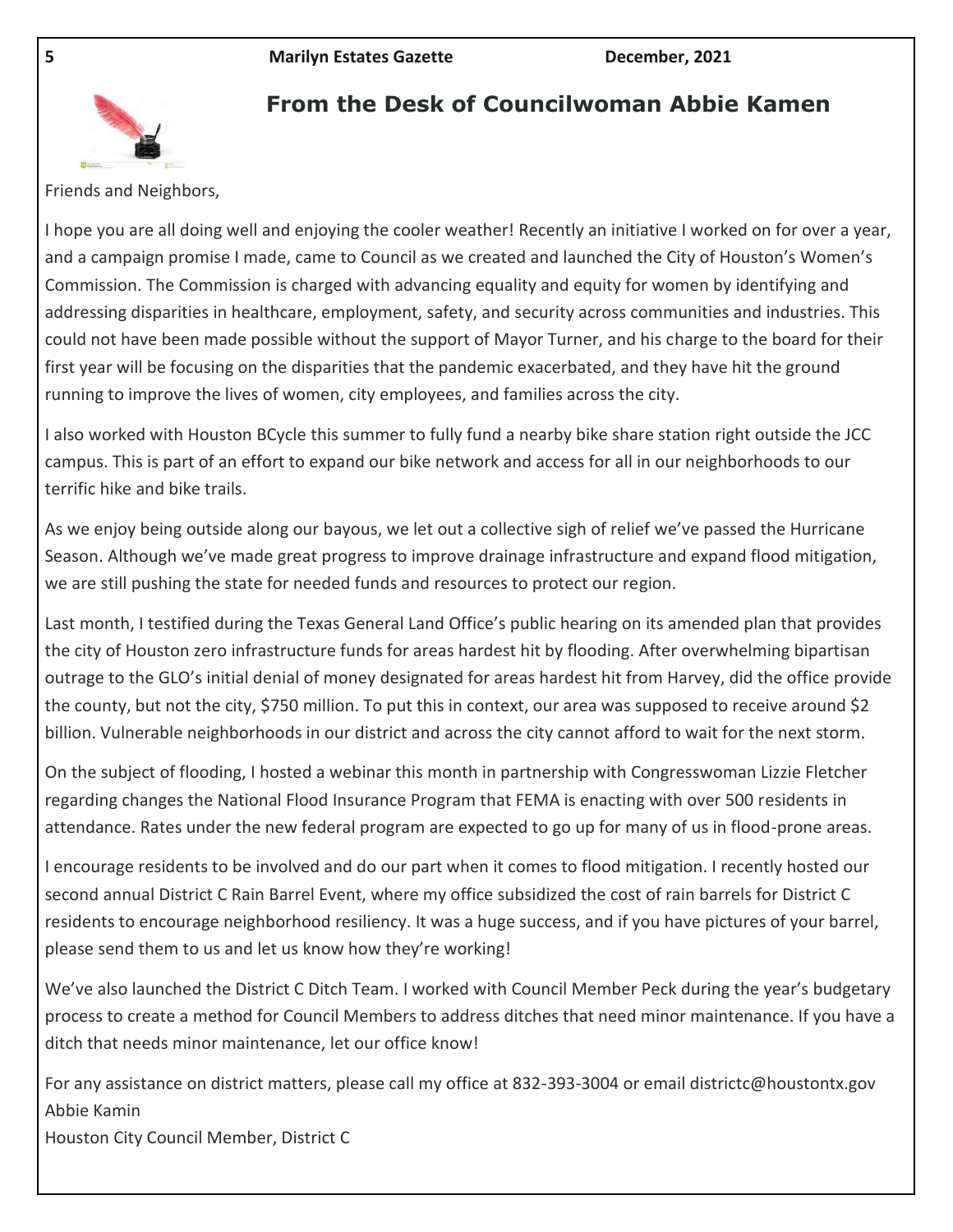# **Committee Reports**

## **Security Committee: Maury Sklar**

- Our dues include the cost of security with Precinct 5 constables: 281-463-6666 is the number for the Constable Dispatch line. Call any time there's an issue or suspicious car/people/activity. Vacation watch is included, just call the dispatch line to request it. A constable will meet with you to get your information and they will check on your property several times a day while you're gone.
- Be sure to lock your cars; preferably leave it inside your garage. This helps deter crimes of opportunity.
- "Ring" type doorbells can be helpful to deter and solve crimes.
- Be sure to introduce yourself and wave to the constables when you see them. They are the eyes and ears of the neighborhood. Cindy is the day constable and has been with us since the current program started 11 years ago. The night constable rotates often.
- Ira said a suggestion had been made to have the constables speak at one of our quarterly meetings. Maury said we have done that before and we can do it again when we return to in-person meetings.
	- o Question: Have there been any illegal activities over the last quarter?
		- Answer: Only in unlocked cars.
	- $\circ$  Question: Can we use the low crime statistics in marketing our neighborhood? This is a great attribute for us.
- Ira is working with Lori Sullivan and Jeff Tacy to update/upgrade the MEA website. We could include low crime information there. We also may look into advertising the neighborhood in some local publications.
	- o Comment: We need to advertise the safety of the neighborhood. It is a well-kept secret.

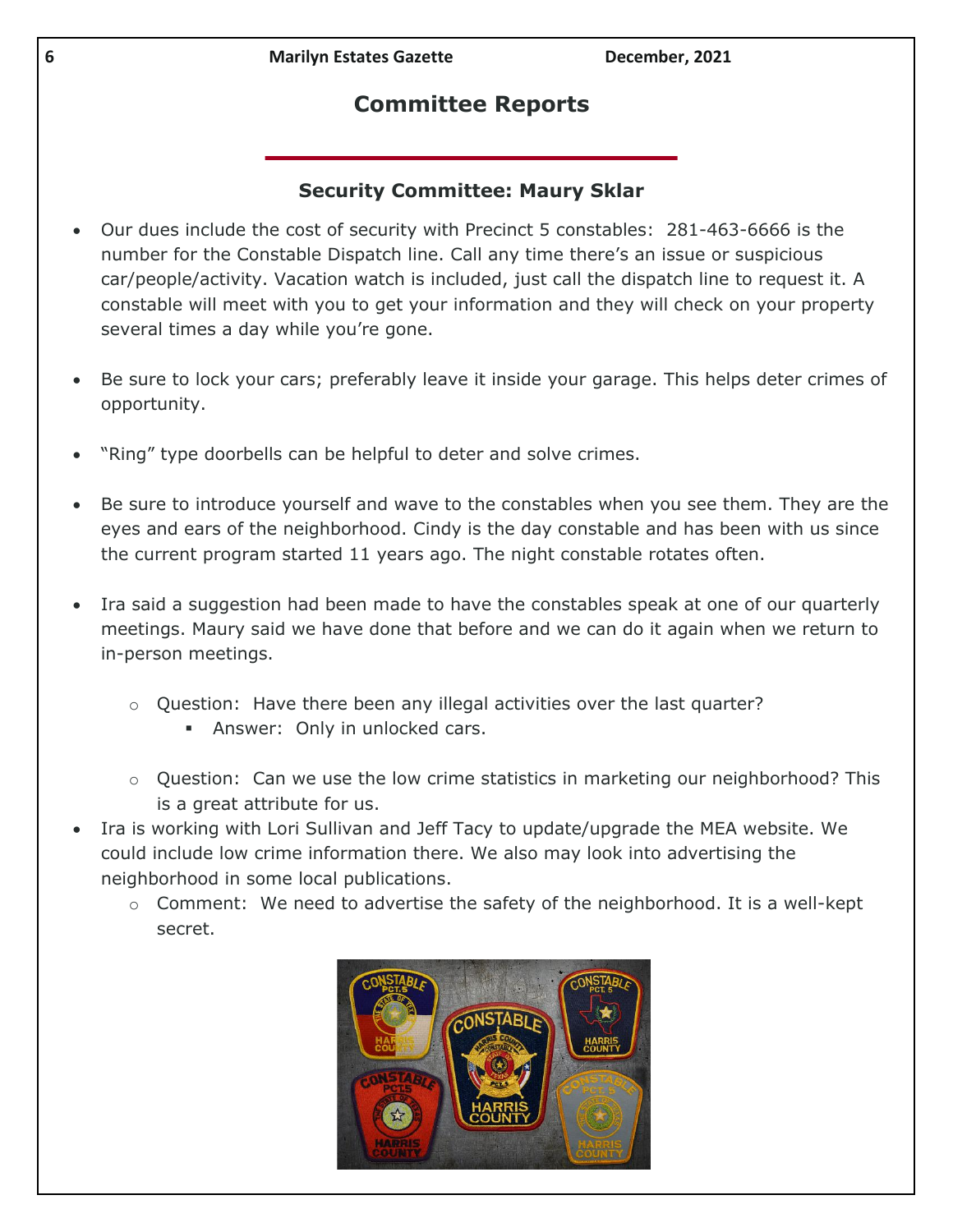# **Deed Restriction Revision Committee – Elizabeth Rivers**

The committee will be voting on finalizing the new Deed Restrictions in the spring of 2022. Among other issues, the committee has been working on determining structure size per lot. They will be switching to the framed structure area as a percentage of the lot size, instead of the current cap on structure size of 4000 square feet. This change should make it easier for builders and architects to understand the parameters of the restrictions.



The other thing the committee has considered is a working definition of a "neglected property". The proposed suggestion is: Neglect shall mean a property that is unkempt, storing or accumulating trash or junk, attracting pests of any kind, or displaying signs of poor maintenance. Examples, falling gutters, missing fence pickets, rotting fascia.

The committee is considering restrictions that limit a percentage of the lot in front of the building line that can be paved. The committee is also considering the requirement that a certain percentage of greenspace on each lot be preserved.

# **Maintenance and Beautification Committee: Linda Miner**



Bridge construction work on Chimney Rock and Rice will continue through next year. Routine grass cutting and litter removal at the site continue. Refurbishing flower beds will wait until construction is completed.

The construction crews report that head walls and wing walls on the culverts leading into the channel are being completed. They are wrapping up the Mechanically Stabilized Earth retaining walls and are continuing to

work on paving sections of the road. They expect to finish in February if there are no more delays.

Addressing concerns from "Next Door": Are the openings allowing water from the ditches to flow into the bayou smaller than they were before? No, the openings are the same size. What is the difference then? There have been additional inlets put in place to help with street flooding.

Flood control planners believe that the work that has been done in the past 4 years since Harvey saved 600 homes from flooding during this year's storms.

Revised Atlas 14 flood plain maps will be available for public viewing in a couple of months.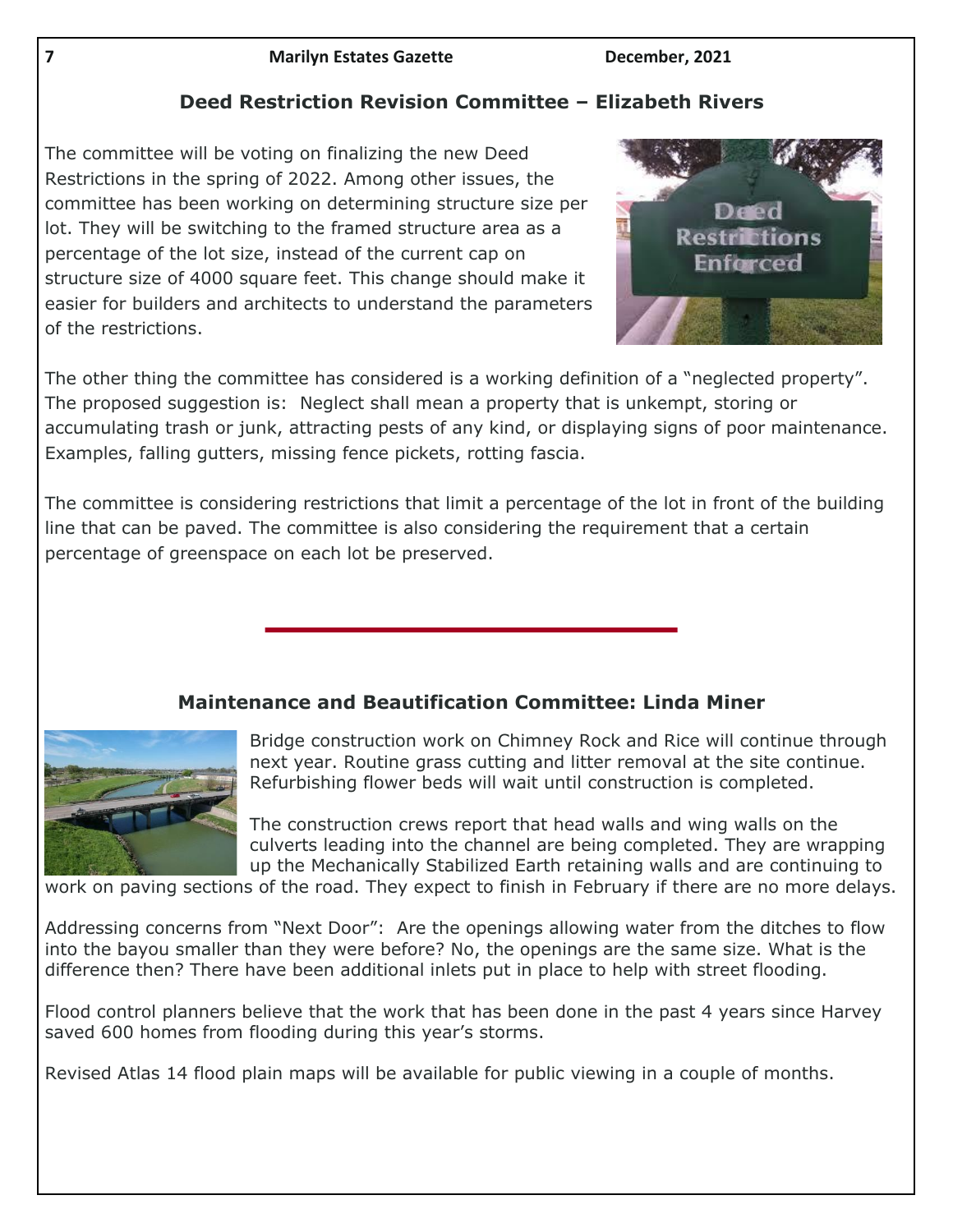# **Architectural Control Committee– Gary Chandler**

Requests received included this quarter include

- Painting:
	- o One job was approved, 2 are in discussion.
	- o Two properties have begun painting without ACC approval. We are contacting owners
- Construction:



- $\circ$  One project that includes building a breezeway between the house and garage and running a fence along the breezeway has been approved.
- $\circ$  A second project, started in the 2<sup>nd</sup> quarter was awaiting better drawings from the owner. It has been approved, permits from the city received, and work is underway.
- Other:
	- o Three roof projects have been approved.
	- $\circ$  One fence was approved. Another fence was granted a variance from the Board of Directors.
	- o A garage extension for living space that was completed 10 years ago was granted a variance by the Board of Directors.
	- $\circ$  Two construction projects are under discussion with flippers.

# **Plogging: The latest trend from Sweden**



Armed with trash bags, ploggers are cleaning up trash while getting fit. Communities around the nation have participated in Keep America Beautiful Trash Dash. This is a safe activity that allows you to give back, to get outside, and get some exercise if you want to, but it doesn't have to be solely about exercise if you're not interested in that. As you walk around the community, if you have noticed the same garbage along your route every day, perhaps it may have occurred to you to bring along a bag and rubber gloves and pick up the trash.

CanSteckPhoto.com - cap73616977

If you have a storm drain in front of your house, be sure to

keep it free of leaves and debris. This can easily prevent flooding. Once stormwater starts rising up your driveway, it's too late!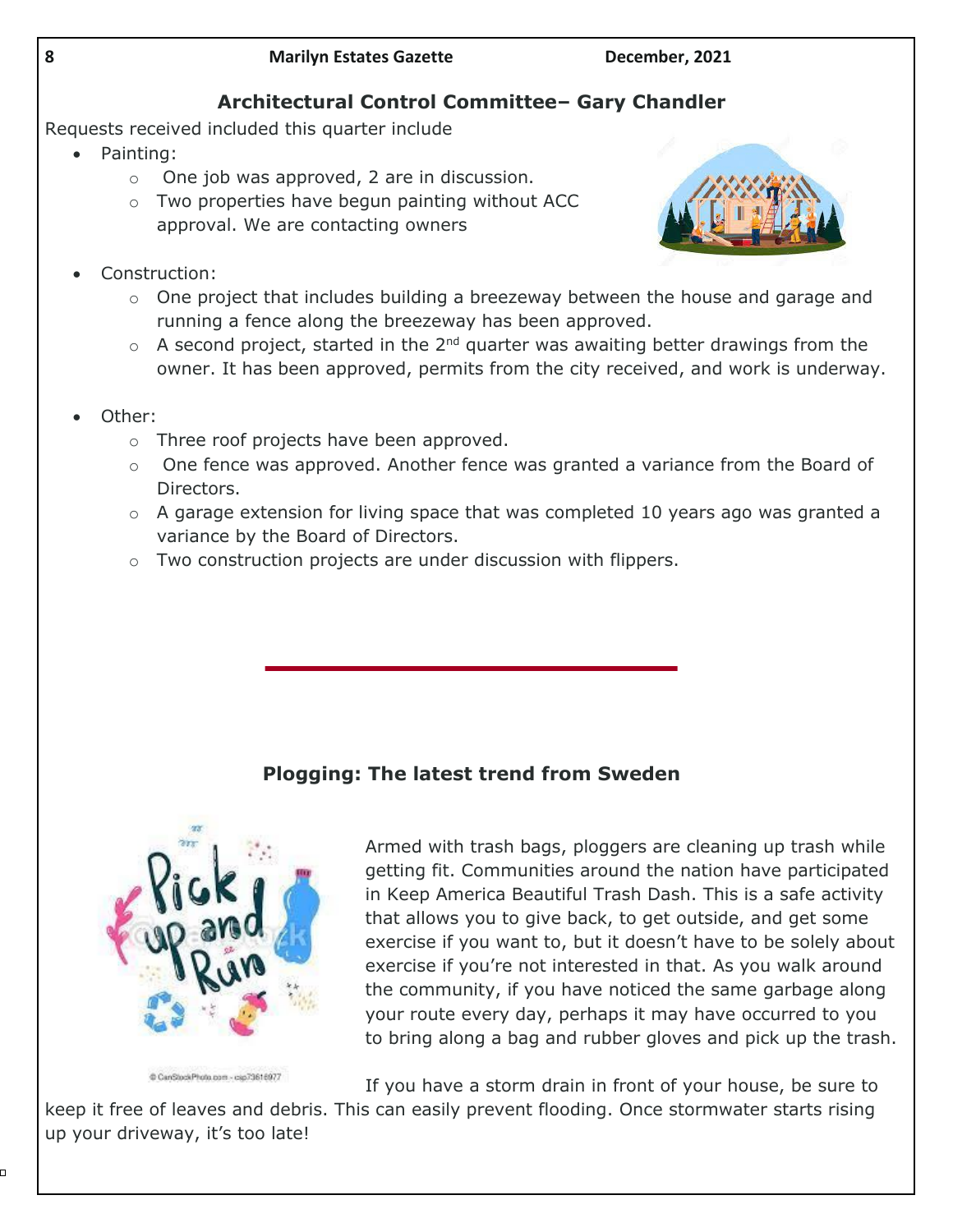

# Abbie Kamin Council Member, District C

The Office of Council Member Abbie Kamin, District C, has compiled a list of resources to assist residents as our region recovers from **Winter Storms.** For further assistance, please contact our office at 832-393-3004 or email districtc@houstontx.gov. To find out who represents you on City Council, visit:

https://www.houstontx.gov/council/whoismycm.html.

Food and Water Distributions

- Houston Food Bank
- o Food pantry and distribution locator: www.houstonfoodbank.org/locations
- o Helpline phone number: 832-369-9390

o Social media: https://www.facebook.com/thehoustonfoodbank, https://twitter.com/HoustonFoodBank

• If you need food and lack reliable transportation, you may sign up for no-contact delivery at http://crowdsourcerescue.org/covid.

• City of Houston & Operation BBQ will be distributing hot meals at Northwest Mall (9500 Hempstead), through Friday, February 26, starting at 10:30 AM until supplies last each day.

• If you are 60 or older, live in Harris County and in need of food or other services, call the Harris County Area Agency on Aging at 832-393-4301.

## **Damage to Homes**

• • Storm Debris: Contact 3-1-1 regarding storm debris removal and place it out for pick up. Please review the placement guidelines: http://bit.ly/COHstormdebris

• FEMA**:** Register for FEMA aid by calling 1-800-621-3362 or visit http://disasterassistance.gov. Thoroughly document the damage in your home by taking photos and videos. If you have insurance, you should file a claim with your insurance company immediately. If your insurance does not cover all your losses or is delayed, you may be eligible for FEMA assistance.

o Insurance Guide (Spanish version)

o Protect Against Contractor Fraud (Spanish version)

o Navigating FEMA assistance (Spanish version)

• Please report damage to your home caused by the winter storm through this online survey:

http://bit.ly/DamageReportEn. Submitting this form is not a way to receive aid; your report could help the City qualify for additional federal recovery assistance for residents.

• The Houston Harris County Winter Storm Relief Fund will provide assistance with plumbing and home repairs. For more info, text HOUSTONFREEZE to 898211. As soon as additional information is available on funding eligibility and criteria, you will receive a text with the information needed to apply. https://www.greaterhoustonrecovery.org/

## **Broken Pipes/Water Leaks**

• • Report water main breaks and water leaks in your neighborhood by calling 311 or submitting a service request online at https://www.houstontx.gov/311/.

• • If you need a plumber, Plumbers Local Union 68 has a hotline called Plumbers 911: 713-999-6829. Always ask to see any potential repair technician's plumbing license.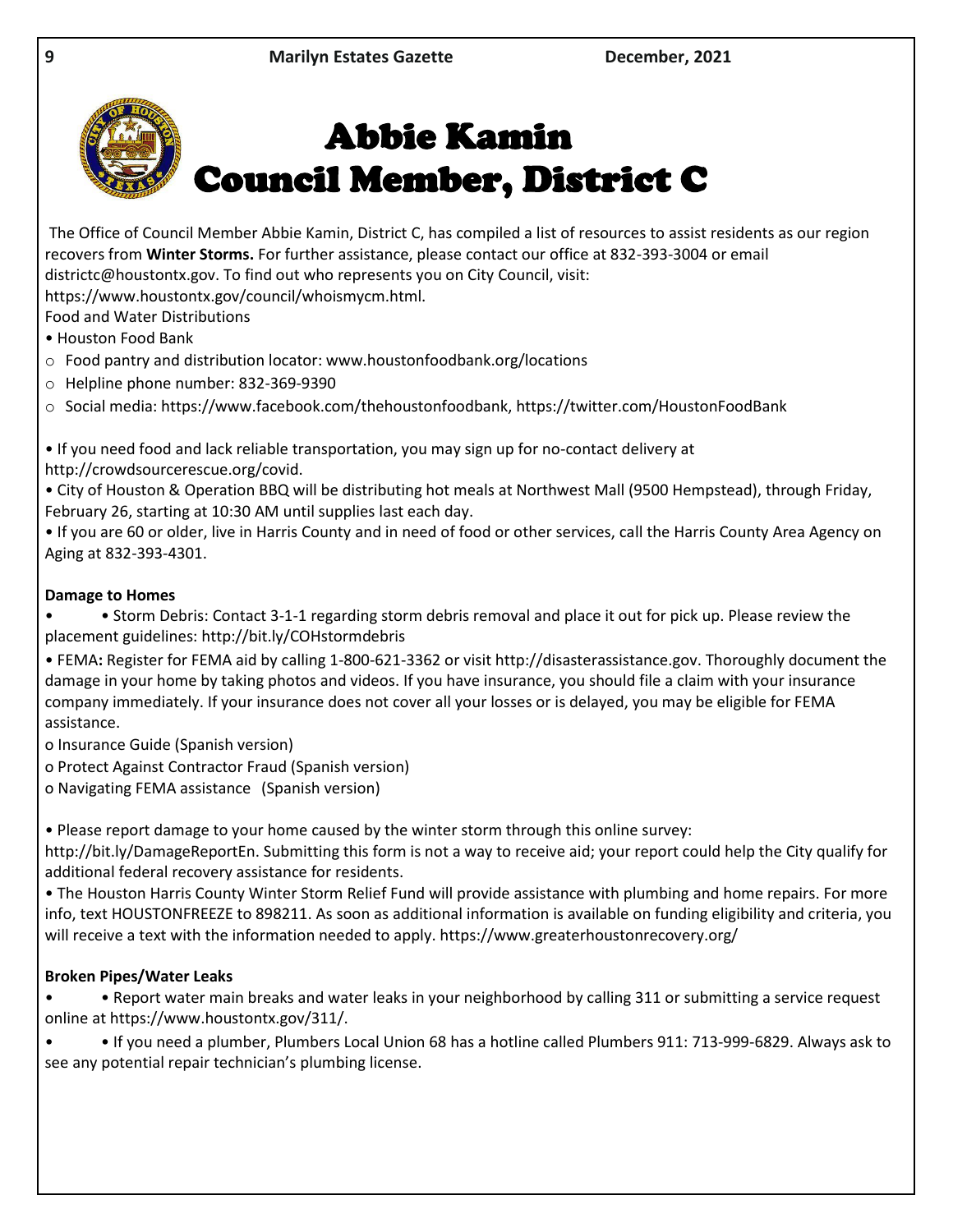# **Super Neighborhood 31**

This is a summary of the July, August, September and October meetings. Beth Wiedower Jackson, Executive Director of the Astrodome Conservancy. The organization is seeking public engagement about the future of the Astrodome. A survey is available on its website, [https://astrodomeconservancy.org/,](https://astrodomeconservancy.org/) for Houston and Harris County residents to give input.

Council Member Sallie Alcorn addressed City water and wastewater rate increases going into effect in September, with additional increases through 2026. Ngan Nguyen, Director of Constituent Services for District C, discussed ongoing crime issues at the Nob Hill Apartments and the Villages of Meyerland. Commander Halliday of HPD is working with both complexes as they work for Blue Star certification. For more information on this program:

[https://www.houstontx.gov/police/multi\\_family/.](https://www.houstontx.gov/police/multi_family/)

Veronica Hernandez, City of Houston Community Liason, reported that a new 311 app is available for citizens to report issues, including trash issues.

Rusty Lannin, Project Manager with Harris County Flood Control District, gave an update on the South Rice/Chimney Rock bridge construction project. The estimated completion date is spring of 2022. Upon completion, traffic will be shifted to the new bridges while the old bridges are removed. New lights will be installed on the bridges. The plans also include the planting of new trees in these areas.

Charles Goforth, President of Brays Bayou Association, presented a proposal for a Tax Increment Reinvestment Zone (TIRZ) or Flood Tax Increment Reinvestment Zone (FTIRZ). The Brays Bayou area needs additional infrastructure and beautification, which would help to revitalize the area. The funds come from growth in taxes, not separate property taxes.

Leash Yu, an insurance agent from Agency Yu, gave a presentation about the new Risk Rating 2.0, for the National Flood Insurance Program. Several factors will be measured in rating each home, but flood zones will no longer be used as they have been in the past. The intention is to make risk rating simpler and fairer, but many homeowners will see significant increases in their premiums. Increases will be gradual, limited to 18% per year of the total new premium, until the premium reaches the full new rate.

Annamarie Saavedra, Director of Development for Scenic Houston, spoke about a proposal that has been made to the city to install 50 new 60-foot LED digital billboards. Among the many negative consequences from these billboards are significant driving distractions leading to increased numbers of accidents; light and images intruding into neighborhoods; and the unsightly appearance for residents and visitors to our city. Ms. Saavedra asked SN31 to consider speaking out against this proposal.

The offices of Congresswoman Fletcher and Council Member Abbie Kamin presented a program about the new Risk Rating 2.0. FEMA regional official Gilbert Giron spoke, as did City of Houston Chief Recovery Officer Stephen Costello. FEMA is rating each home starting with "a clean slate." If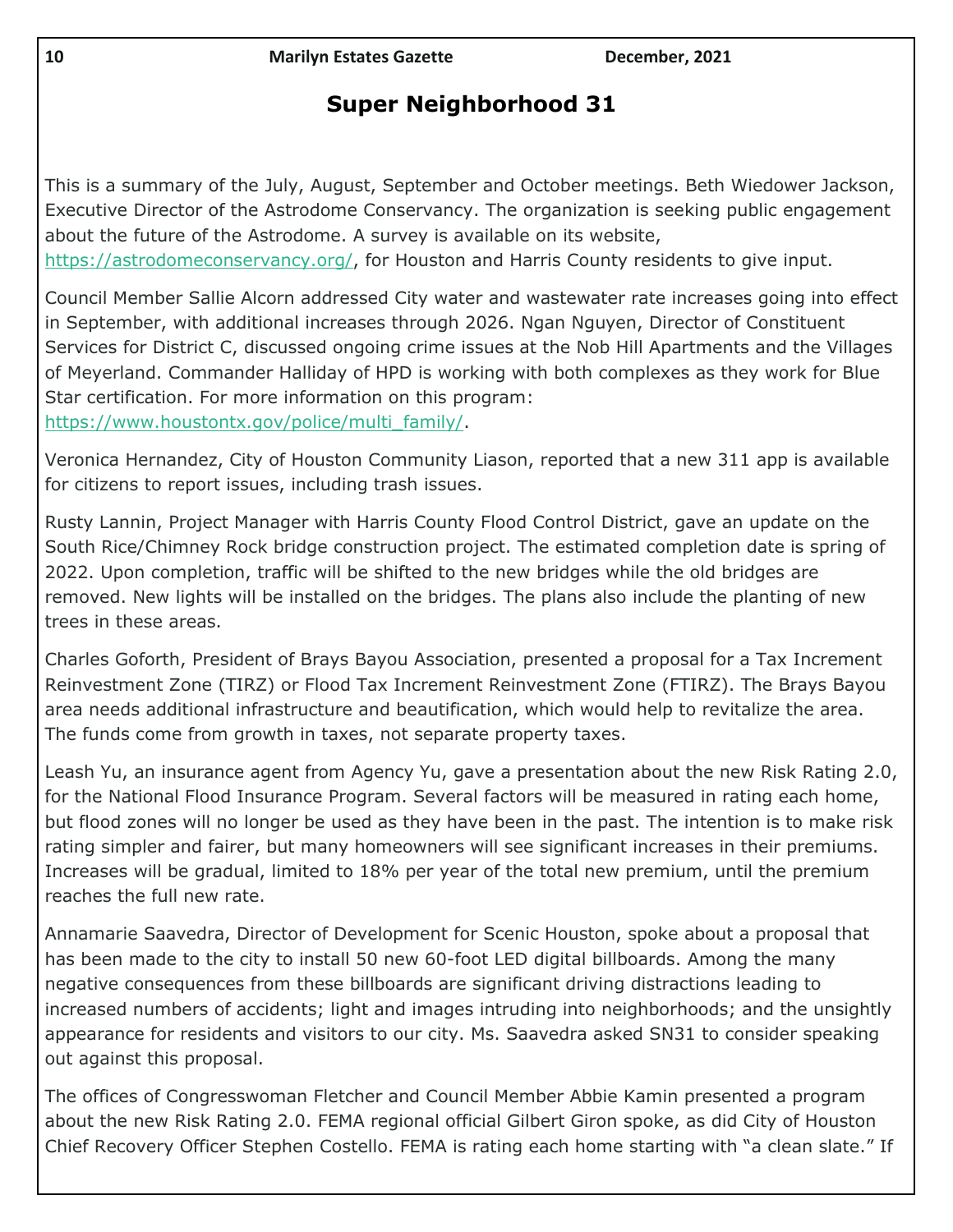your home flooded in the past, that would not count against your risk. However, if your home floods again and you make a claim, FEMA will look at your history when processing your claim.

FEMA is offering training on the new system, but only a small number of insurance agents have taken the training. If an agent has taken the initiative to learn about the new system, he or she should be able to calculate a customer's new premium and give a quote. Consult your insurance agent for assistance. And information about the new system and more is available at [https://www.fema.gov.](https://www.fema.gov/) Harris County officials are in the process of drawing new flood maps. Information is available at https://www.maapnext.org/.

SN31 held a short virtual meeting after the flood insurance presentation. County redistricting was discussed. SN31 takes no political positions/sides. It is possible that communities such as Meyerland and Maplewood are going to be split into different districts, which means that a single community would be represented by more than one county commissioner. This would require a community to take its concerns to more than one commissioner, making issue resolution processes more complicated.

SN31 discusses many City services, sharing positive information and issues that need attention. One of these is trash and recycling collection schedules. Terry Cominsky told us about a useful app called HTX Collects that keeps residents informed about schedules and delays.

SN31 will not meet in December. The next meeting will be January 24, 2022.

Wishing a happy and peaceful holiday season to all!

Lynn Busch

SN31 Delegate from Marilyn Estates



Do you want to get involved with our lovely community? The Marilyn Estates Association is looking for a few good volunteers to serve as block directors. Take a look at the listing on the block directors page and see if your block has an open position. It's an opportunity to get involved and meet your neighbors. If you are interested, contact our president, Ira Bleiweiss.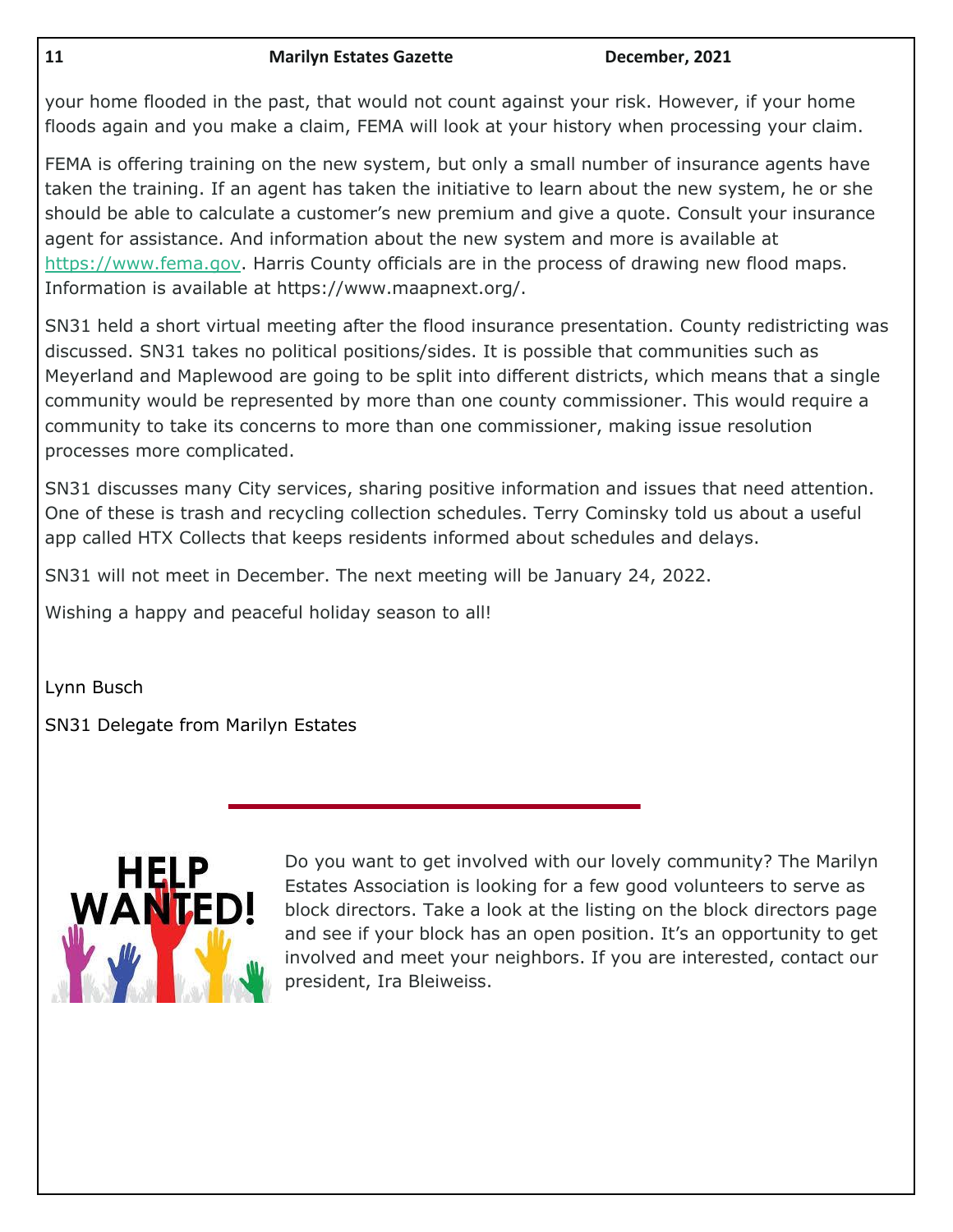# **Marilyn Estates Association Officers**

**(Please note that emails are formatted with at instead of the @ sign to prevent spoofing)**

**President**, Ira Bleiweiss 713-898 3102 President.MarilynEstates at gmail.com **Vice President**, Dikla Ronen 281-300-1871 [diklasternberg](mailto:cjyeoman@sbcglobal.net) at gmail.com **Treasurer**, Robert Gehring 281-773-7135 [treasurymea at outlook.com](mailto:treasurymea@outlook.com) **Recording Secretary**, Susan Sides 713-705-4144 [susansides at earthlink.net](mailto:susansides@earthlink.net) **Corresponding Secretary**, Steve Blechman 832-603-0958 [sblechman at gmail.com](mailto:marthaeaves@gmail.com) **Parliamentarian**, Ed Fastow 713-553-7399 [efastow at sbcglobal.net](mailto:efastow@sbcglobal.net)

# **Marilyn Estates Association Committees**

## **Architectural Control**

Gary R. Chandler 713-398-3888 gary at grcarchitecture.com Elizabeth Frankowski 713-305-6372 [elizabethfrankowski at gmail.com](mailto:elizabethfrankowski@gmail.com)

## **Deed Restriction Enforcement**

Linda Miner 713-826-8077 [lindaminer999 at att.net](mailto:lindaminer999@att.net) Sam Musachia 713-501-5255 [sam.musachia at sbcglobal.net](mailto:sam.musachia@sbcglobal.net) Marla Cotten 832-270-7282 [marlacotten at gmail.com](mailto:marlacotten@gmail.com) Linda Maraldo 832-264-3546 [lmaraldo at sbcglobal.net](mailto:lmaraldo@sbcglobal.net) Scott Fertak 713-818-1675 sfertak at gmail.com Lindsey Rockoff 713-304-9537 lindsey.rockoff12 atgmail.com

## **Maintenance and Beautification**

Linda Miner 713-826-8077 [lindaminer999 at att.net](mailto:lindaminer999@att.net) Jonathan Shear 832-689-4274 [shearhouse at hotmail.com](mailto:shearhouse@hotmail.com)

# **Security**

Maury Sklar 713-248-2257 [masklar at swbell.net](mailto:masklar@swbell.net) Sheryl Sklar 713-248-2257 [sherylwsklar at swbell.net](mailto:sherylwsklar@swbell.net) Steve Blechman 832-603-0958 [sblechman at gmail.com](mailto:sblechman@gmail.com)

## **Welcoming Committee**

Susan Gubitz 281-630-0642 steve.gubitz at att.net Susan Schanzer 713-628-6443 susan\_shanzer at swbell.net

## **Communications**

Lynn Busch 713-410-6910 [lynncarol8236 at aol.com](mailto:lynncarol8236@aol.com) Nancy Hixon 713-728-9386 [nshixon at att.net](mailto:nshixon@att.net) Debra Suhl 713-724-3137 [dlsuhl at comc](mailto:dlsuhl@me.com)ast.net Laurie Tamber 832-649-7717 tamber.laurie at gmail.com Curt Taylor 303-722-3352 [curtant at hotmail.com](mailto:curtant@hotmail.com)

# **Social Communications**

Lori Sullivan 713-412-7022 lorisullivan at mac.com